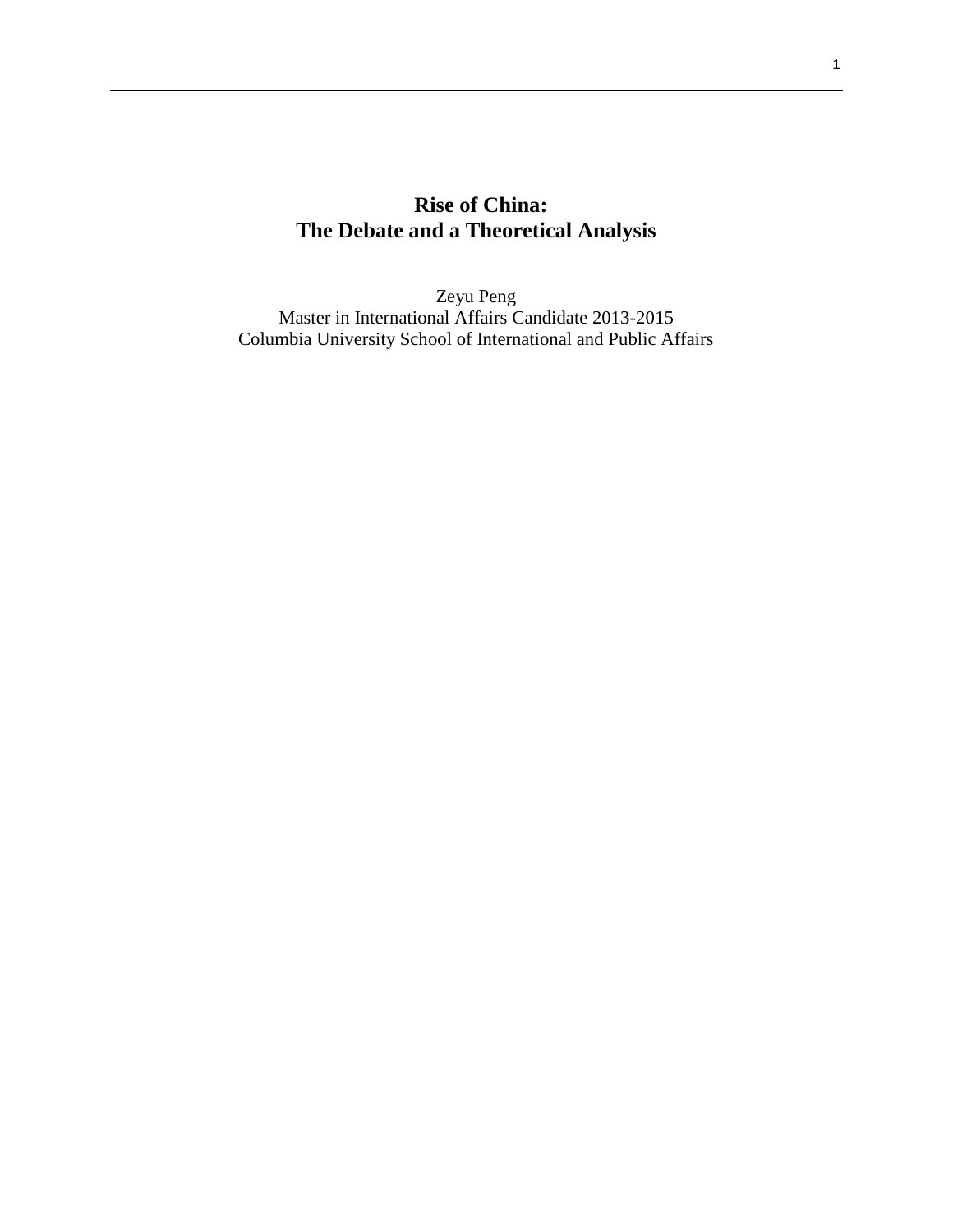#### **Introduction**

Political Scientist Michael Beckley writes, "'the rise of China' has been the most readabout news story of the twenty-first century."<sup>1</sup> The debate over the rise of China has become a central topic in the study of international relations (IR). Will China rise peacefully? Scholars from three schools of IR theories give different answers. I argue that the China is prone to be a revisionist state, and that the rise of China will not be as peaceful as many optimists expected. My paper consists of two parts. In the first part, I will go over three IR theories' responses to the rise of China. Then, I will discover why liberals, realists and constructivists offer different arguments. Analyzing the differences among three schools of IR theories yields one implication: Pessimistic constructivists and realists stand on the "pro" side of the debate. They agree that China tends to become a revisionist state. Optimistic constructivists and liberals stand on the "cons" side, and they argue that China may not pursue revisionist policies. Among these arguments, realist thesis and pessimist explanations convince me because Chinese policy makers identify China as a revisionist and regard the U.S. as the dominant-incumbent power. Also, history manifests China's sphere of influence over East Asia region and history may repeat itself.

#### **Defining terms and clarifications**

j

Before I start my body paragraphs, I would like to define two terms. First, I adopt Robert Gilpin's definition of revisionist state, "As its relative power increases, a rising state attempts to change the rules governing the international system, the division of the spheres of influence".<sup>2</sup> In order to change the rules of the game, a revisionist is expected to be aggressive and demonstrate hostility to the ruling state. Second, two branches of realist theory, offensive realism and defensive realism should be specified. In this paper, when I say "realist", I mean "offensive

<sup>1</sup> Michael Beckley, "China's Century?: Why America's Edge Will Endure," *International Security* 36 (2011/12): 41, accessed October 24, 2014, doi:10.1162/ISEC\_a\_00066.

<sup>2</sup> Robert Gilpin, Chapter 5, "Hegemonic War and International Change," in *War and Change in World Politics*, from *Conflict After the Cold War*, ed. Richard K. Betts, (Boston: Pearson, 2013), 94.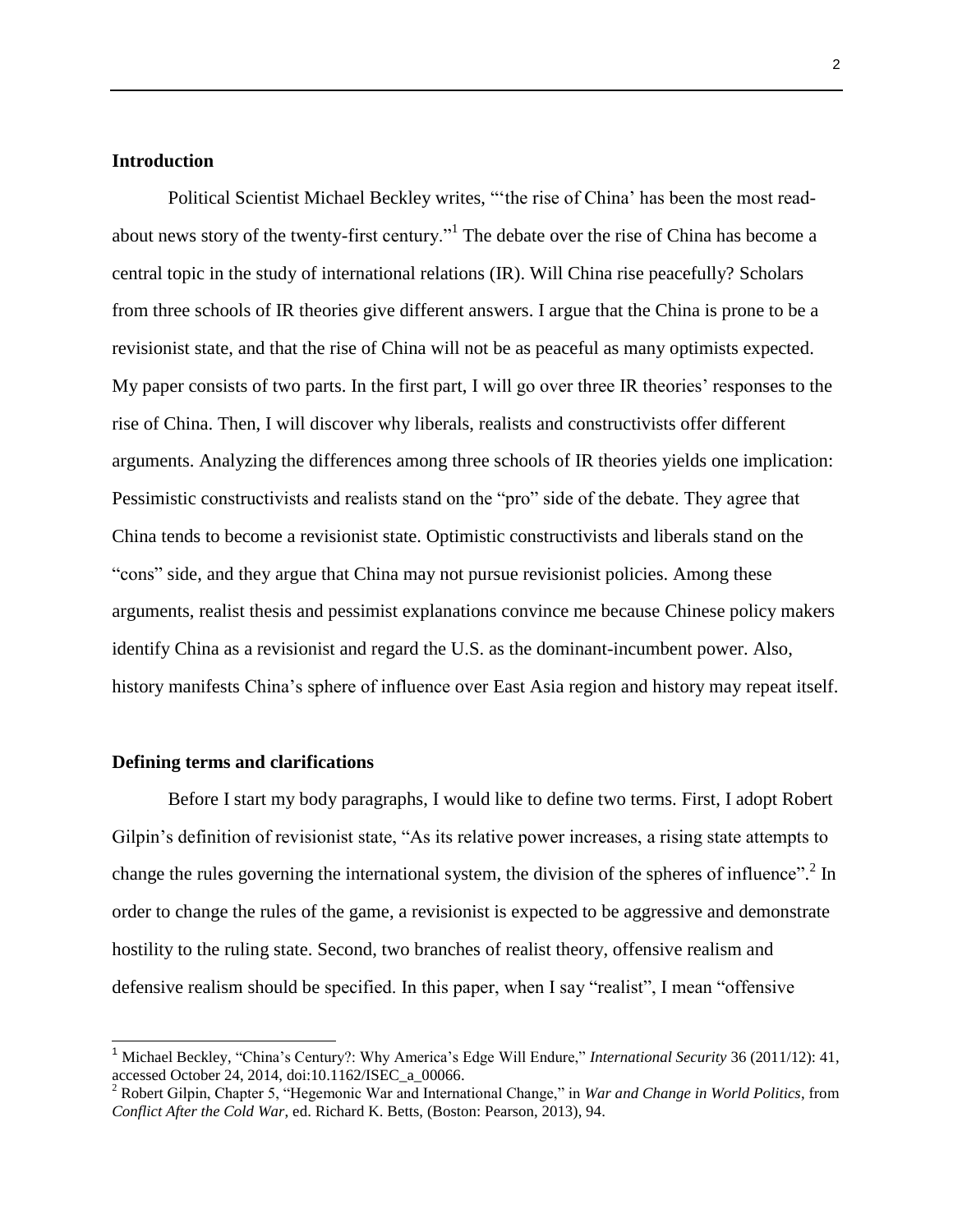realist" in general.<sup>3</sup> Also, this paper analyzes three schools of IR theories responses to the rise of China. The discussion of whether China has the capacity to be a revisionist or whether China is catching up with the U.S. is beyond the scope of this paper.

#### **Three IR Schools of Thoughts on the Rise of China**

Interdependence scholars, liberal institutionalists and democratic peace theorists reject the argument that China will be a revisionist state. Three branches of liberalism offer different reasons to validate their arguments. Interdependence theorists argue that the expansion of trade makes all countries involved better off. On the other hand, wars halt trade relations and thus harm the interests of all parties.<sup>4</sup> In the case of China, interdependence theorists argue that China may not become revisionist power because the "in a conflict, Chinese maritime trade would stop entirely. The flow of oil would cease, and the Chinese economy would be paralyzed".<sup>5</sup> Democratic peace theorists' assumption is that democratic countries rarely start wars against each other because "governments founded on a respect for individual liberty exercise 'restraint' and 'peaceful intentions' in their foreign policy."<sup>6</sup> Restraint suggests that "democracies are systems of dispersed power, and dispersed power means multiple veto points and groups that could block war".<sup>7</sup> Peaceful intentions mean that "democracies function through compromise, nonviolence, and respect for law".<sup>8</sup> Democratic peace theorists do not believe that China will be a revisionist country even though China is not a democracy. This is because optimistic

 $\overline{a}$ 

<sup>3</sup> See Robert Jervis, "Realism, Neoliberalism, and Cooperation: Understanding the Debate," *International Security* 24 (1999).

<sup>4</sup> Robert Jervis, "Theories of War in an Era of Leading-Power Peace," *American Political Science Review* 96 (2002): 5.

 $<sup>5</sup>$  Although Brzezinski is realist, he is adopting liberal argument in this debate. Zbigniew Brzezinski and John J.</sup> Mearsheimer, "Clash of Titans," *Foreign Policy* (January 5, 2005), accessed October 24, 2014,

http://www.foreignpolicy.com/articles/2005/01/05/clash\_of\_the\_titans.

<sup>6</sup> Michael W. Doyle, *Ways of War and Peace: Realism, Liberalism, and Socialism* (New York/London: Norton, 1997), 205.

<sup>7</sup> Robert Jervis, "Theories of War in an Era of Leading-Power Peace," *American Political Science Review* 96 (2002): 4

 $<sup>8</sup>$  Ibid 4.</sup>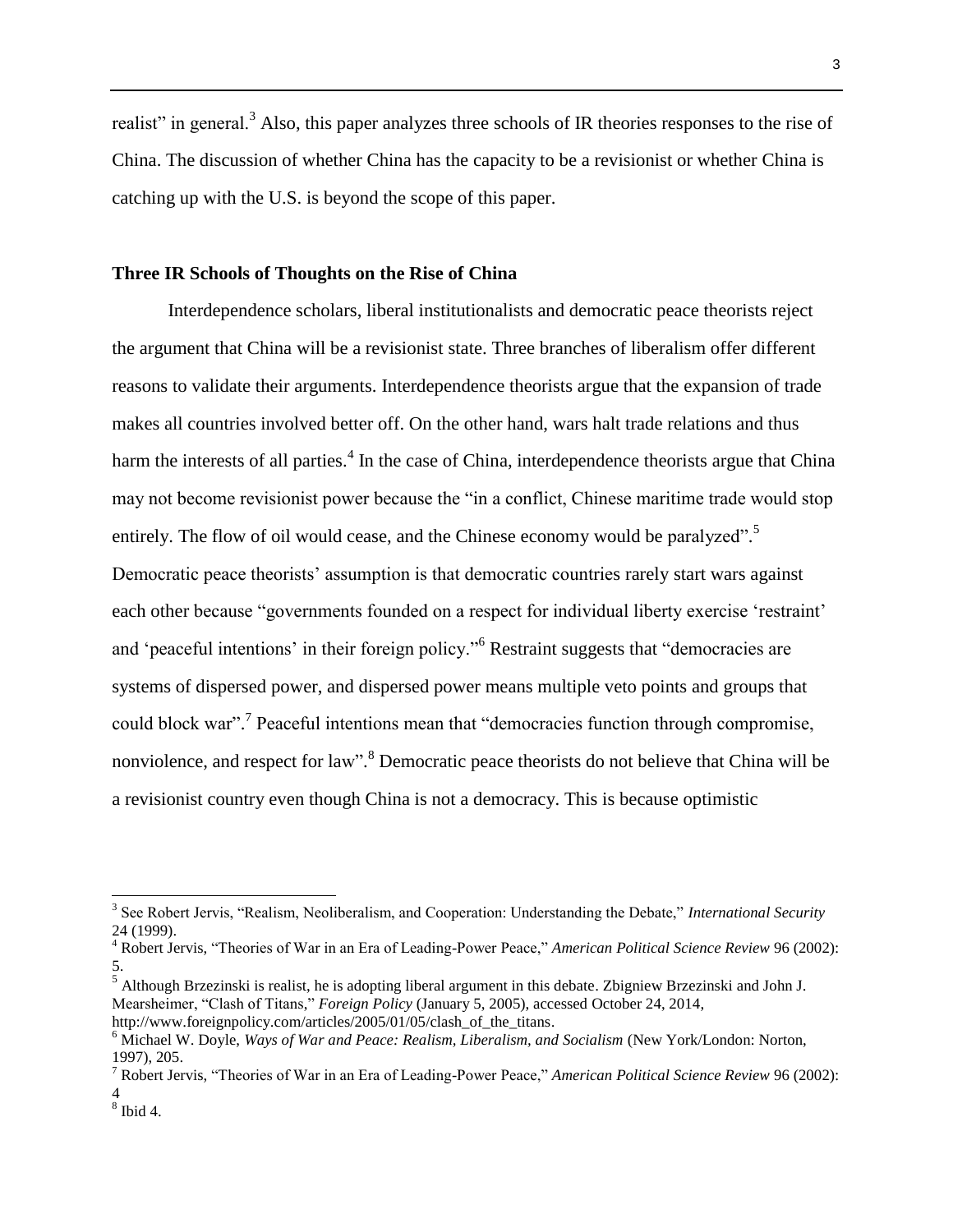democratic theorists expect that China will democratize in near future.<sup>9</sup> Also, American scholar Henry Rowen predicts that a democratic China will ease the Taiwan Strait tension because a democratic Taiwan may even reunite with a democratic China peacefully.<sup>10</sup> Liberal institutions emphasize the role of international organizations and international laws. In essence, Robert Keohane believes that "institutions are essential for sustained cooperation that enhances the interests of most, if not all, people. $n<sup>11</sup>$  In short, international institutions promote cooperation among states and benefit all members within the institutions. Liberal institutionalists argue that China may not pursue revisionist policies because China is now actively participating in various international organizations.<sup>12</sup> Enjoying the benefit from international institutions such as WTO, China may not choose to challenge the United States.

Realist thinkers, especially offensive realists, argue that China will be a revisionist power. Precisely, "China cannot rise peacefully".<sup>13</sup> Prominent realist scholar Robert Gilpin offers a rising state model to rationalize Mearsheimer's statement.<sup>14</sup> In Gilpin's model, there are two major players, i.e. a declining dominant state, also called the incumbent state, and a rising state. "Due to the redistribution of power", the incumbent state maintains its dominant position at an increasing cost while the "cost to the rising state of changing the system decrease."<sup>15</sup> One source of increasing cost comes from the fact that the dominant state provides international public goods and weaker states free-ride on these services.<sup>16</sup> For example, peace provided by the U.S. and the

<sup>9</sup> Yu Liu and Dingding Chen, "Why China Will Democratize," *Washington Quarterly* 35 (2012): 41-63, accessed October 24, 2014, doi: 10.1080/0163660X.2012.641918.

 $^{10}$  I will offer an opposite expectation a democratizing China will reclaim Taiwan by force in my following section. Henry S. Rowen, "The Short March: China's Road to Democracy," *National Interest* 45 (1996): 69, accessed October 24, 2014, Retrieved from

http://ezproxy.cul.columbia.edu/login?url=http://search.proquest.com/docview/218384055?accountid=10226. <sup>11</sup> Robert O. Keohane, "Twenty Years of Institutional Liberalism," *International Relations* 26 (2012): 127, accessed October 24, 2014, doi: 10.1177/0047117812438451.

<sup>&</sup>lt;sup>12</sup> Alastair I. Johnston, "Is China a Status Quo Power?," *International Security* 27 (2003): 21-22, accessed October 24, 2014, doi:10.1162/016228803321951081.

<sup>&</sup>lt;sup>13</sup> Zbigniew Brzezinski and John J. Mearsheimer, "Clash of Titans," *Foreign Policy* (January 5, 2005), accessed October 24, 2014, http://www.foreignpolicy.com/articles/2005/01/05/clash\_of\_the\_titans.

<sup>&</sup>lt;sup>14</sup> Robert Gilpin, Chapter 5, "Hegemonic War and International Change," in *War and Change in World Politics*, from *Conflict After the Cold War*, ed. Richard K. Betts, (Boston: Pearson, 2013), 94.  $15$  Ibid 94.

<sup>&</sup>lt;sup>16</sup> Michael Beckley, "China's Century?: Why America's Edge Will Endure," *International Security* 36 (2011/12): 45, accessed October 24, 2014, doi:10.1162/ISEC\_a\_00066.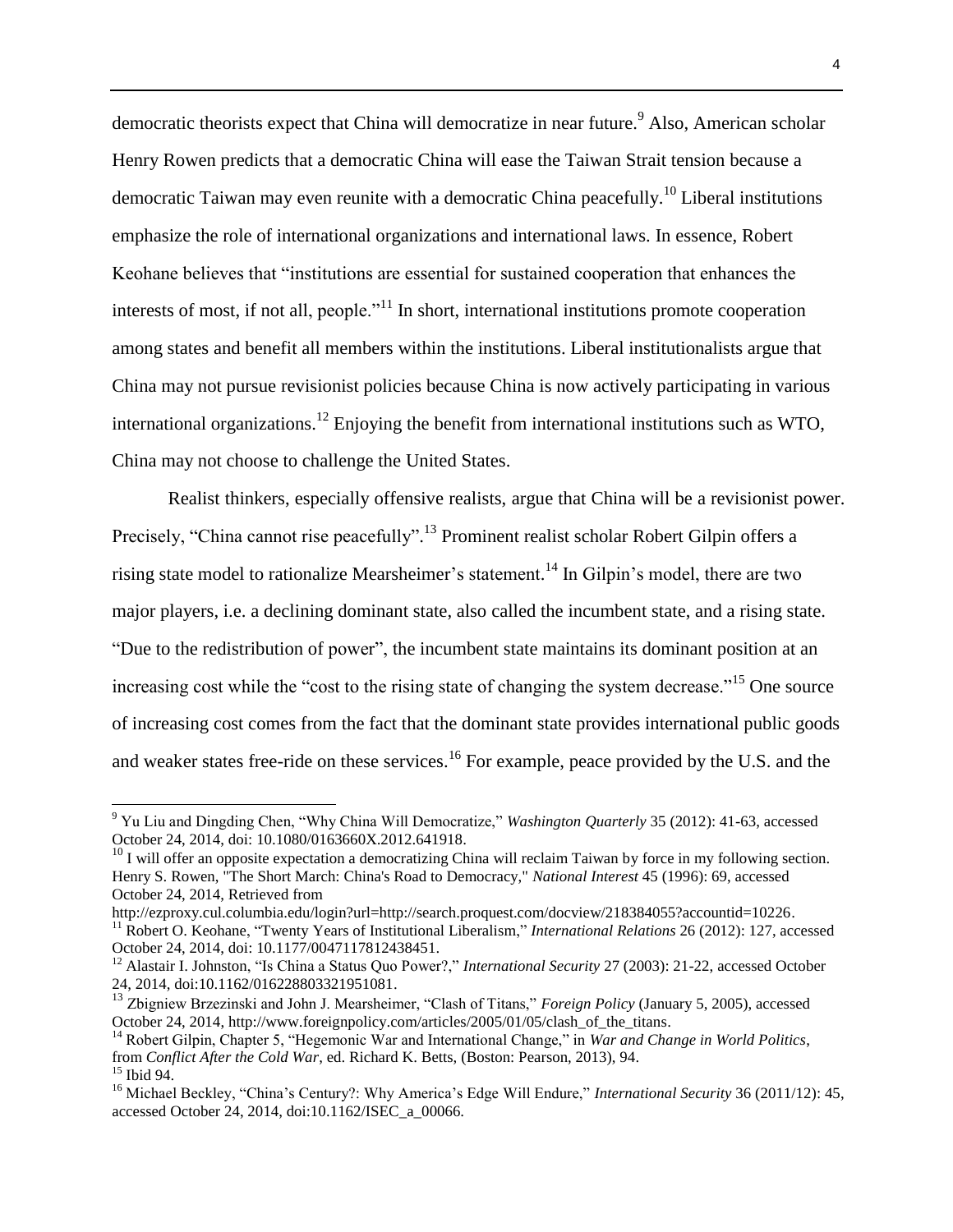American-created trade regimes such as WTO are public goods. Because of the increasing cost of maintaining and internal decay<sup>17</sup>, the dominant power is declining. At the same time, the rising state seeks to topple the incumbent power by breaking the status quo. The rising state dares to challenge the incumbent because states are self-interested-power maximizer and there is no world government to regulate rising power's behavior. Today, China and the U.S. seem to fit into Gilpin's rising power model. The U.S." remains mired in the worst economic crisis since the Great Depression" while China's economy grows at 9 percent annually".<sup>18</sup> Realist predicts that China will challenge American military presence in East Asia and eventually dominate the region even though China may not threaten America's global-leadership.<sup>19</sup> Recent South China dispute and the territorial dispute over *Senkaku* Island demonstrate that a rising China is becoming more assertive against its neighbors. Some China's neighbors such as Japan and Philippines are American allies. Therefore, realists believe that China is prone to become a challenger, i.e. a revisionist state.

Constructivists' views on the issue of the rise of China are ambiguous. Construvistists stress norms values and historical processes. The clash of values and ideologies creates conflicts while the convergence of norms facilitates cooperative behaviors. Some constructivists agree with liberal thesis that China may not become a revisionist. Optimistic constructivist Iain Johnston argues that it is premature to treat China as a revisionist power.<sup>20</sup> One of the reasons is that China is now adhering to international norms and values.<sup>21</sup> Other Constructivists agree with the statement that China will become a revisionist state. Political scientist Samuel Huntington writes, "conflict between civilizations will be the latest phase in the evolution of conflict in the

<sup>&</sup>lt;sup>17</sup> For example: Domestic economic crisis

<sup>&</sup>lt;sup>18</sup> Michael Beckley, "China's Century?: Why America's Edge Will Endure," *International Security* 36 (2011/12): 41, accessed October 24, 2014, doi:10.1162/ISEC\_a\_00066.

<sup>&</sup>lt;sup>19</sup> Zbigniew Brzezinski and John J. Mearsheimer, "Clash of Titans," *Foreign Policy* (January 5, 2005), accessed October 24, 2014, http://www.foreignpolicy.com/articles/2005/01/05/clash\_of\_the\_titans.

<sup>20</sup> Alastair I. Johnston, "Is China a Status Quo Power?," *International Security* 27 (2003): 6, accessed October 24, 2014, doi:10.1162/016228803321951081.

 $^{21}$  Ibid 13-22.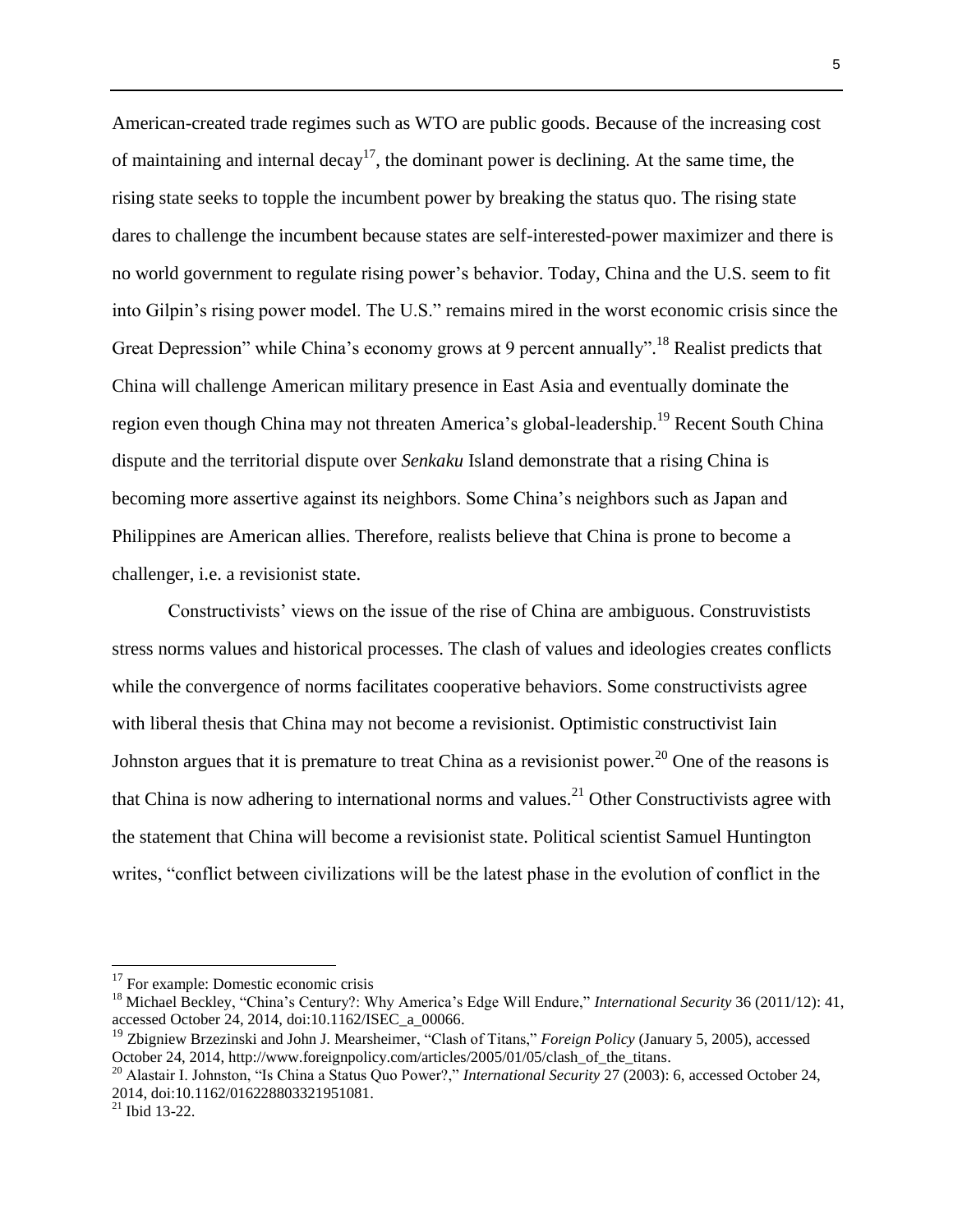modern world".<sup>22</sup> Based on Huntington's illustration, China belongs to the Confucian camp while the U.S. is a member of western civilization.<sup>23</sup> Huntington also predicts that China is likely to form an anti-west coalition with Islamic countries such as Iran and Pakistan.<sup>24</sup> In the following section, I will substantiate the two branches of constructivist arguments and their connections to liberals and realists.

Liberals and Realists, especially offensive realist like Mearsheimer, offer strictly opposite views on the Rise of China. However, constructivists can either agree or disagree with the statement that China will be a revisionist state. Why is it so? Alexander Wendt did a precise and insightful analysis of the differences among three schools of IR theories. He begins, "the debate between 'neorealists' and 'neoliberals' has been based on a shared commitment to "rationalism".<sup>25</sup> In realist and liberal paradigms, foreign policy decisions are expected to serve national interests in the first place. Despite this common ground, Wendt points out that "neorealists and neoliberals may disagree may disagree about the extent to which states are motivated by relative versus absolute gains".<sup>26</sup> In short, liberal theorists stress the possibility of mutual gains while realists view the interactions among states as a zero-sum game, i.e. one's gain must result in someone else's losses. In the case of China, liberals argue that China does not have the incentive to challenge the U.S. because working with U.S. benefits China while realists contend that China will be better off if the American military presence declines in East Asia.

Rationalists, i.e. realists and liberals, take national interests as granted. However, "[Constructivists] share a concern with the basic 'sociological' issue bracketed by rationalistsnamely, the issue of identity- and interest formation".<sup>27</sup> Constructivists aim to discover how

<sup>22</sup> Samuel Huntington, "The Clash of Civilizations?," *Foreign Affairs* 72 (1993): 22, accessed October 25, 2014, doi: 10.2307/20045621.

 $23$  Ibid 25.

 $24$  Ibid 45-48

 $25$  I admit that this argument might not be entirely true because Robert O. Keohane points about that moralism serves as an essential element of international institutions. Alexander Wendt, "Anarchy is what States Make of it: The Social Construction of Power Politics," *International Organization* 46 (1992): 392, accessed October 25, 2014, doi: 10.2307/2706858.

 $26$  Ibid 392.

 $27$  Ibid 393.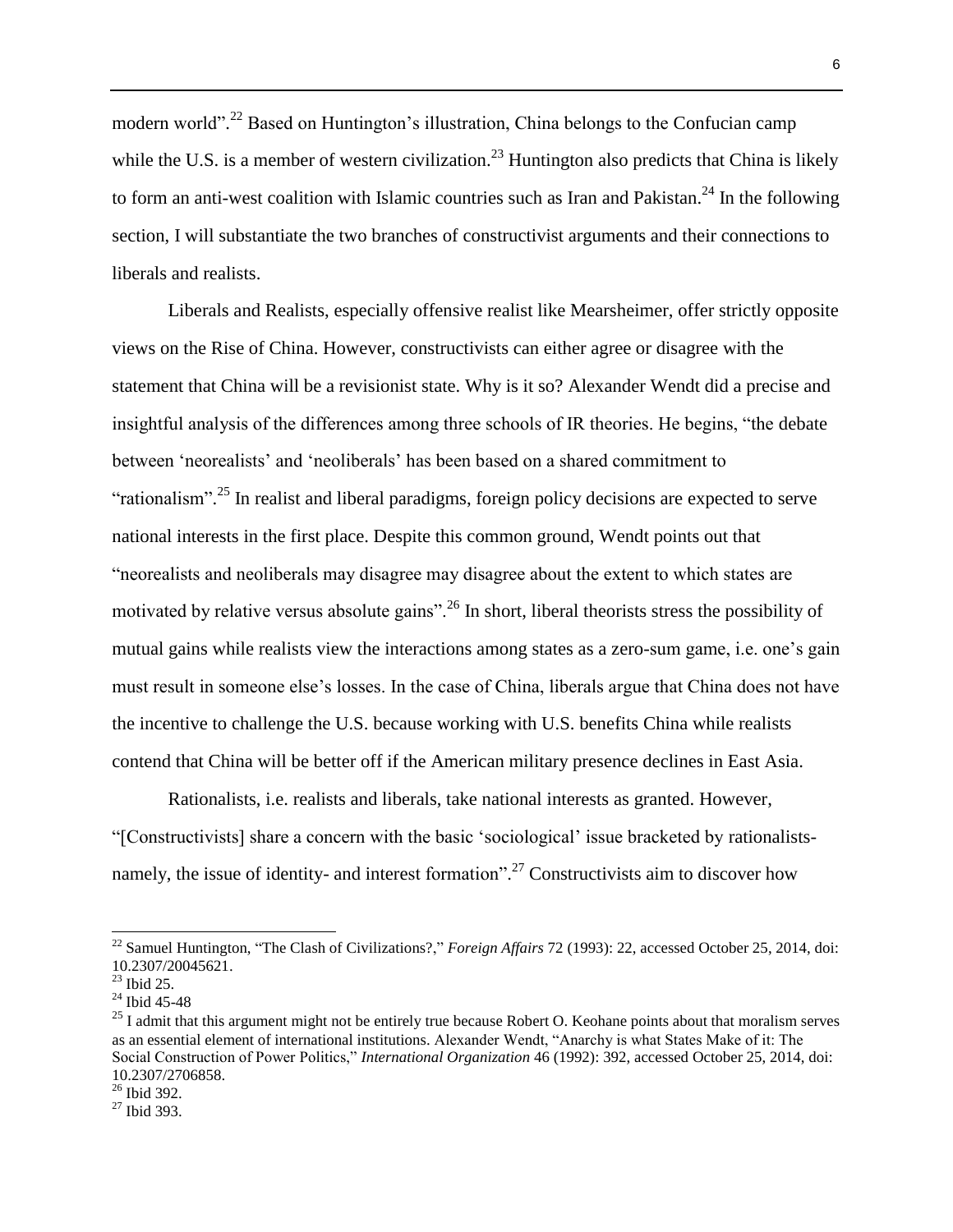national interests are shaped. For example, to answer the question, "whether China is a revisionist state or not?", rationalists, as I stated in the previous paragraph, make their arguments based on "whether choosing to be a revisionist serves China's interests or not". However, constructivists aim to discover what China's interest is and whether Chinese leaders see China as a revisionist and the U.S. as an incumbent state. Therefore, the research objective between rationalists and constructivists are different. This is why constructivists can either ally with liberals or agree with realists. Essentially, constructivists are not answering a "yes" or "no" question. They are answering "what" and "why" questions instead. Analyzing differences among three theoretical camps, we can clearly identify two sides of the debate on the rise of China. Pessimistic constructivists and realists form the pessimist synthesis that China is becoming a revisionist state. Optimistic constructivists and liberals form the optimist argument that China does not have a revisionist agenda.

#### **Pessimists versus Optimists**

After analyzing the differences among three schools of IR theories, I would like to present my position in the rise of China debate. I argue that China has a strong tendency to become a revisionist state because pessimistic constructivists cogently validate the realist rising power model. In another word, the pessimist synthesis convinces me when it applies to the issue of rising China. I offer two reasons to support my argument. First, China will be a revisionist power because Chinese policy makers and think tanks adopt the realist theory. They view the U.S. as a threat.<sup>28</sup> Second, China's revisionist agenda is manifested by history because the Chinese empire once dominated the East Asia. This constructivist argument is also called the "Sino-centric image of Middle Kingdom impulses."<sup>29</sup>

<sup>28</sup> Andrew Nathan and Andrew Scobell, "How China Sees America: The Sum of Beijing's Fears," *Foreign Affairs* 91 (2012): 34-36.

<sup>29</sup> Alastair I. Johnston, "Is China a Status Quo Power?," *International Security* 27 (2003): 25-26, accessed October 24, 2014, doi:10.1162/016228803321951081.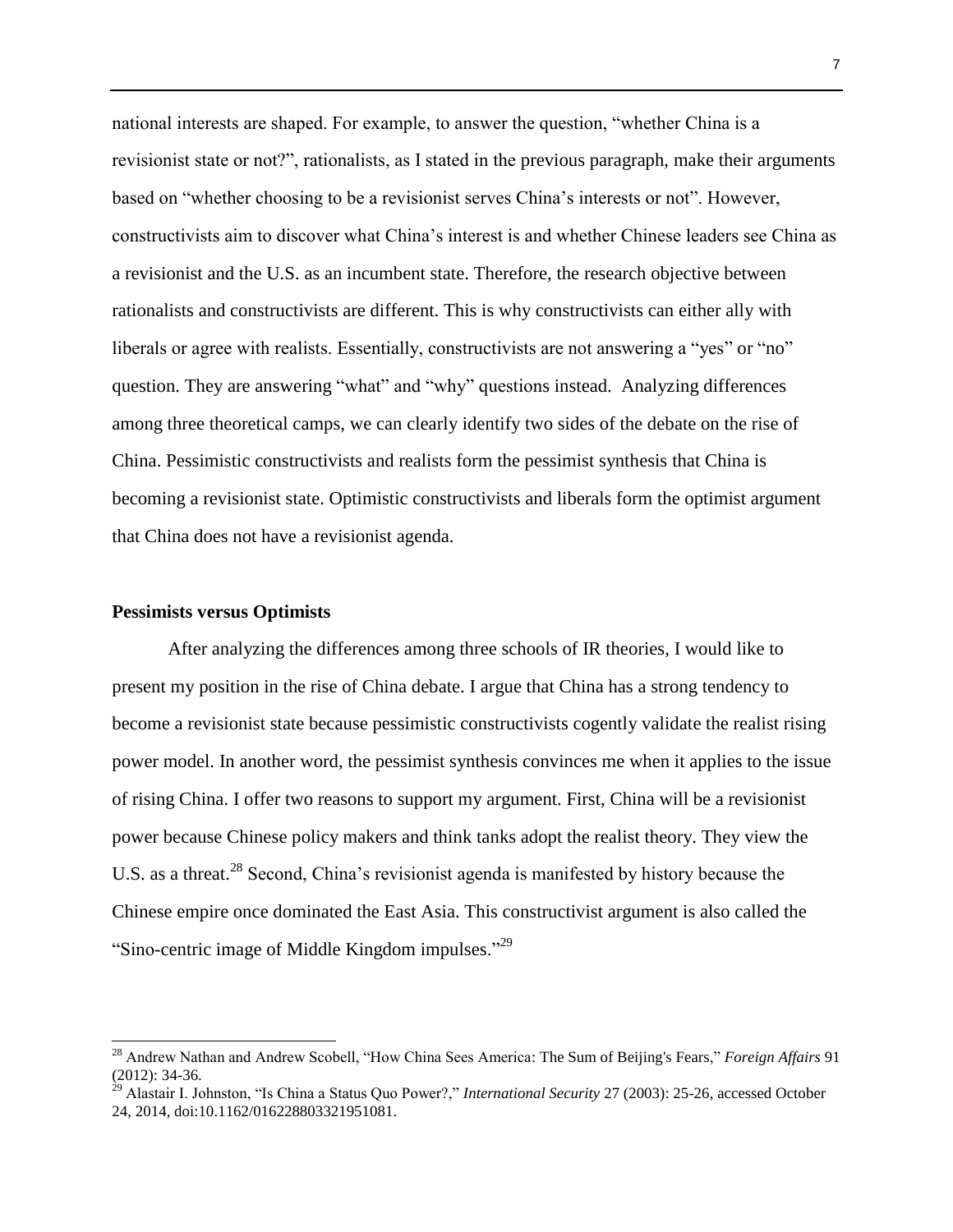China will be a revisionist state because Chinese elites embrace the realist theory of rising power. In the constructivist theoretical framework, "norms shape interests and interests shape actions."<sup>30</sup> The realist Chinese analysts may advise Chinese leaders to pursue a revisionist policy. Andrew Nathan conducted research on how Chinese foreign policy makers perceive the U.S.. Based on his work, Chinese analysts believe that the U.S. is now containing China.<sup>31</sup> In order to contain China, the U.S. has signed bilateral defense treaties with its traditional allies such as Japan, Philippines and South Korea. Also, the United States seeks to extend its military cooperation with other partners.<sup>32</sup> Economically, "U.S. legislators have proposed sanctioning China for artificially keeping the value of the yuan low to the benefit of Chinese exporters". Ideologically, the United States keeps pressing China on the issue of human rights.<sup>33</sup> Constructivists stress the role of identities.<sup>34</sup> We can see that Chinese strategists identify the U.S. as the dominant-incumbent hegemon which tries to limit the power of a rising China. On the other hand, Chinese scholar Shi Yinhong argues that China demands the "redistribution of formal influence within global financial and security institutions".<sup>35</sup> For professor Shi, China should challenge the American-led world order. At this point, Chinese scholars regard China as a revisionist power. Furthermore, Professor Nathan discovers that "the most influential body of international relations theory in China is so-called offensive realism". <sup>36</sup> The policy makers in China are now adopting the realist approach. They try to fit China and the U.S. into Gilpin's rising power model. Because those who make Chinese foreign policies think that China is

 $\overline{a}$ 

<sup>30</sup> Martha Finnemore, "Constructing Norms of Humanitarian Intervention," in *Culture of National Security: Norms and Identity in World Politics*, ed. Peter J. Katzenstein et al. (New York: Columbia University Press, 1996), 158. <sup>31</sup> Andrew Nathan and Andrew Scobell, "How China Sees America: The Sum of Beijing's Fears," *Foreign Affairs* 91

<sup>(2012): 33-36.</sup>

 $32$  Nathan did not clarify which partner is. However, I suspect that these partners might be America's non-traditional allies such as Vietnam and India because both countries have territorial disputes with China.

<sup>33</sup> Andrew Nathan and Andrew Scobell, "How China Sees America: The Sum of Beijing's Fears," *Foreign Affairs* 91 (2012): 35-36.

<sup>34</sup> Jack Snyder, "One World, Rival Theories," *Foreign Policy* 145 (2004): 57.

<sup>35</sup> Mark Leonard, "Why Convergence Breeds Conflict," *Foreign Affairs* 92 (2013), accessed October 28, 2014.

<sup>36</sup> Andrew Nathan and Andrew Scobell, "How China Sees America: The Sum of Beijing's Fears," *Foreign Affairs* 91 (2012): 34.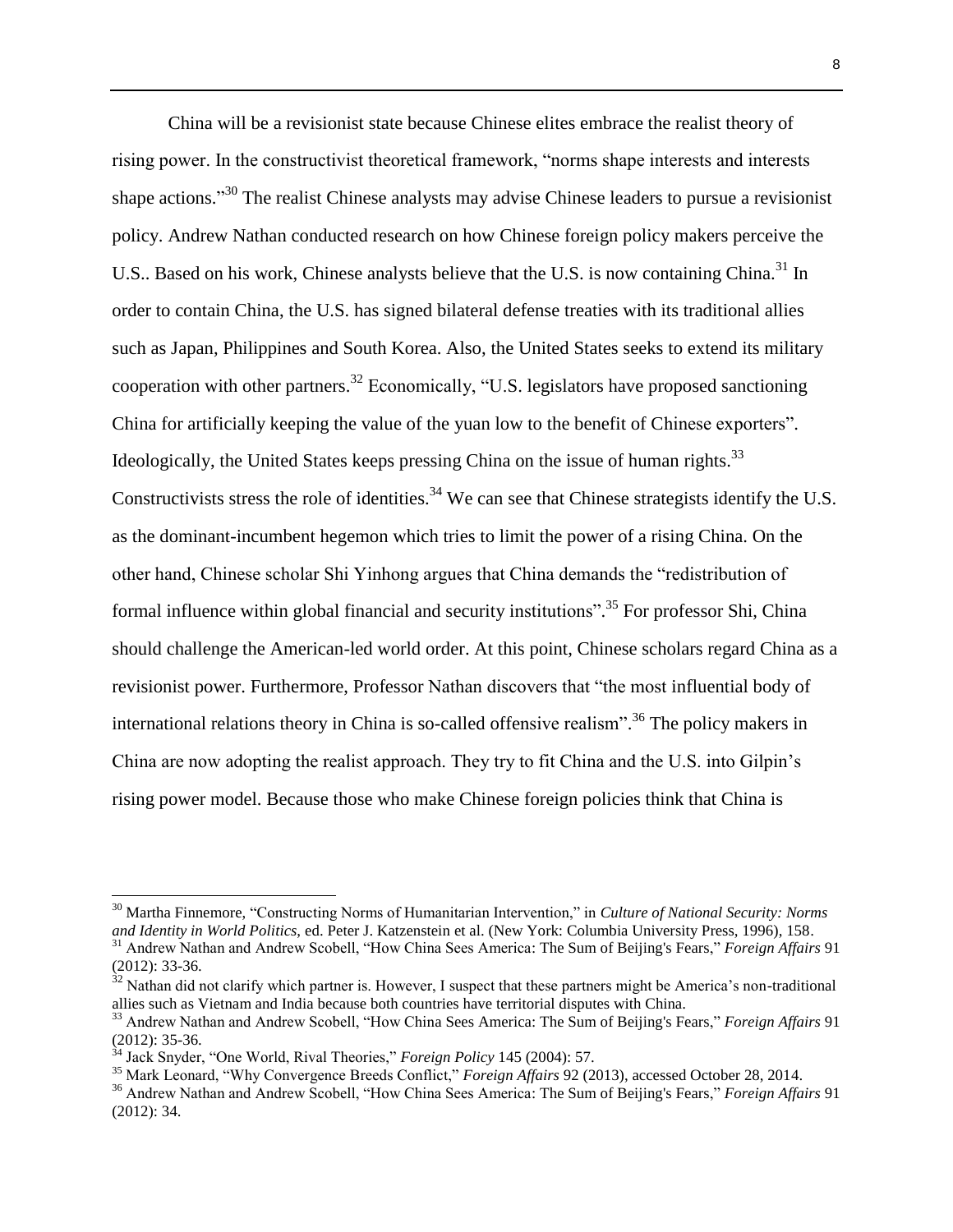prepared to be a revisionist state, it is highly possible that China may pursue revisionist policies in the future.

Mearsheimer believes that "China is likely to try to dominate Asia the way the United States dominates the Western Hemisphere".<sup>37</sup> For Mearsheimer, China is mimicking the U.S.. However, I would like to offer a different explanation for China's ambition. I believe that China aims to dominate the East Asian region because the Chinese empire had ruled East Asia for a long time. In his article, "The Lonely Superpower", Huntington argues that "for several centuries the classical world under Rome, and at times East Asia under China, approximated" the unipolar model.<sup>38</sup> Unipolar model in this case suggests that Chinese empire was the only superpower in East Asia and Ancient Rome dominated the West. In addition, when we refer to Huntington's map of civilizations, we can see that the Confucian civilization includes mainland China, Taiwan, two Koreas and Vietnam.<sup>39</sup> In my opinion, the Confucian bloc is historically shaped because Taiwan was part of China. Korea and Vietnam were China's vassal states. At this point, I am not arguing that China will dominate all states within the Confucian civilization. However, it is highly possible that the People Republic of China (PRC) will reclaim Taiwan when China has the military and economic capacity to do so.<sup>40</sup> In the case of rising China, realists may argue that China will be a revisionist because China is a power maximizer. Pessimistic constructivists synthesize realist argument. They propose that China had maximized its power in history. We cannot deny that history may repeat itself. This cycle view of history is also shared by realists.<sup>41</sup>

<sup>37</sup> Zbigniew Brzezinski and John J. Mearsheimer, "Clash of Titans," *Foreign Policy* (January 5, 2005), accessed October 24, 2014, http://www.foreignpolicy.com/articles/2005/01/05/clash\_of\_the\_titans.

<sup>&</sup>lt;sup>38</sup> Samuel P. Huntington, "The Lonely Superpower," *Foreign Affairs* 78 (1999): 35, accessed October 24, 2014, doi: 10.2307/20049207.

<sup>39</sup> Samuel P. Huntington, *The Clash of Civilizations and the Remaking of World Order* (New York: Touchstone, 1997), 23-24.

<sup>40</sup> Zbigniew Brzezinski and John J. Mearsheimer, "Clash of Titans," *Foreign Policy* (January 5, 2005), accessed October 24, 2014, http://www.foreignpolicy.com/articles/2005/01/05/clash\_of\_the\_titans.

<sup>41</sup> Michael Beckley, "China's Century?: Why America's Edge Will Endure," *International Security* 36 (2011/12): 44, accessed October 24, 2014, doi:10.1162/ISEC\_a\_00066.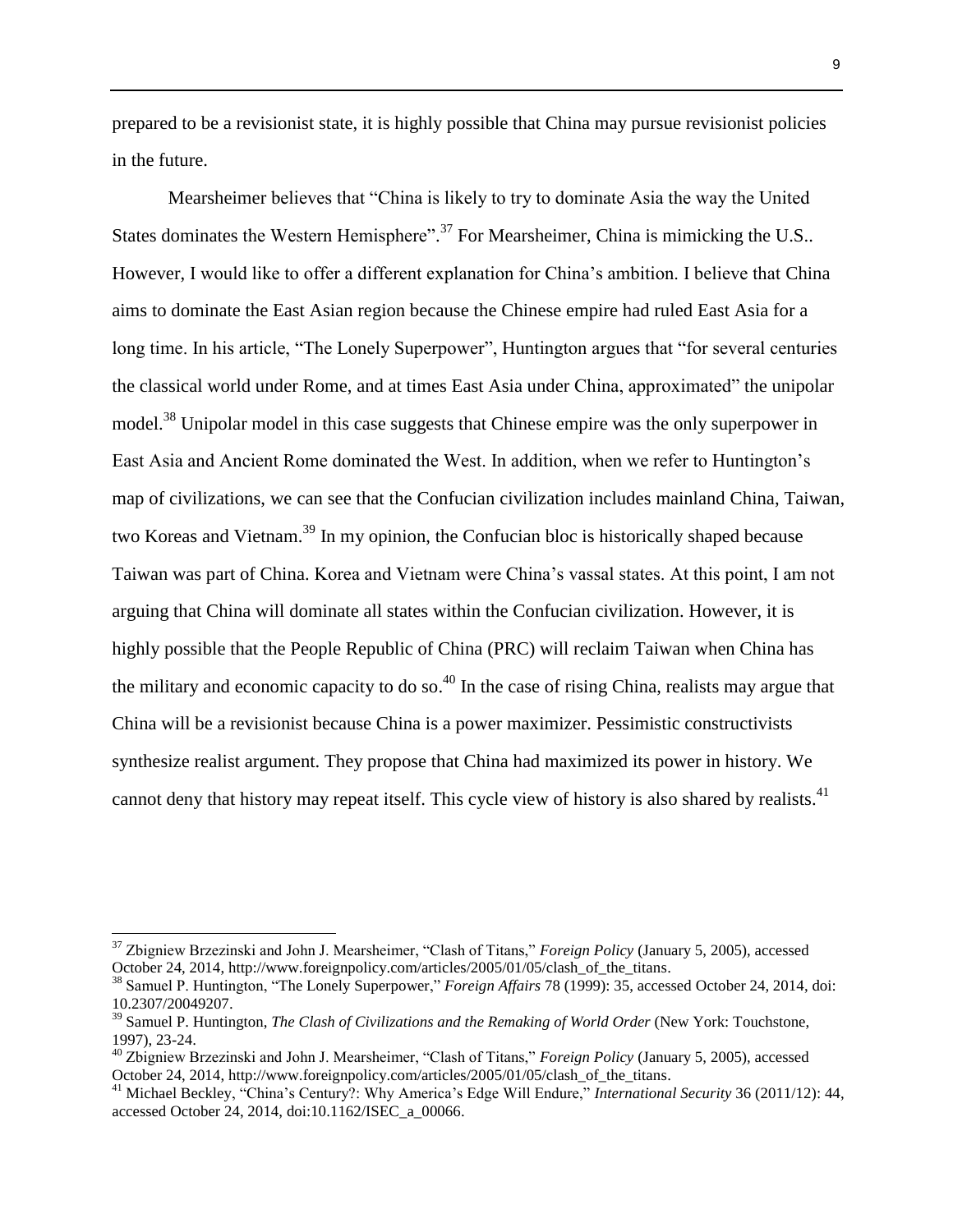Pessimist synthesis convinces me. However, Martha Finnemore argues that norms and values change over time.<sup>42</sup> In addition, Wendt points out that "interaction among states in a world with new communications technology, nuclear weapons, externalities from industrial development, and so on".<sup>43</sup> Based on these two assumptions, optimistic constructivists may ally with the liberal camp in order to provide two alternative explanations for the rise of China. They may criticize pessimists by pointing out that not all Chinese elites are anti-American realists and history does not repeat itself. One explanation is related to the possible democratization in China and the other is concerned with China's participation in international institutions. First, optimistic constructivists and democratic peace theorists may together argue that some Chinese leaders may embrace the liberal values and try to start political reform in China. They may ask me, "what if China becomes a democracy?" Also, if China becomes democratic, it may not seek to challenge the American-led liberal order because democracies do not fight each other. Liberal scholars Liu Yu and Chen Dingding show that "China is moving closer to vindicating classical modernization theory, which states that economic development eventually leads to democratization."<sup>44</sup> In addition, by analyzing the factional politics within the Chinese Communist Party, Liu and Chen expect that "certain political liberalization measures will be taken, and the more liberal leaders will seek support from civil society to balance the more conservative leaders."<sup>45</sup> For Liu and Chen, China's democratization is on its way and political elites have certain incentive to liberalize Chinese politics. Second, as I mentioned in the previous paragraph, liberals contend that China's integration in international institutions will make China less aggressive. Also, optimistic constructivists may propose that through dialogues with people from other countries, Chinese leaders as well as Chinese people may gradually accept westernliberal norms such as "free trade", "nonproliferation" and "arms control". Therefore, China will

<sup>42</sup> Martha Finnemore, "Constructing Norms of Humanitarian Intervention," in *Culture of National Security: Norms and Identity in World Politics*, ed. Peter J. Katzenstein et al. (New York: Columbia University Press, 1996), 156-159. <sup>43</sup> Alexander Wendt, "Anarchy is what States Make of it: The Social Construction of Power Politics," *International* 

*Organization* 46 (1992): 416, accessed October 25, 2014, doi: 10.2307/2706858.

<sup>44</sup> Yu Liu and Dingding Chen, "Why China Will Democratize," *Washington Quarterly* 35 (2012): 41, accessed October 24, 2014, doi: 10.1080/0163660X.2012.641918.

<sup>45</sup> Ibid 54.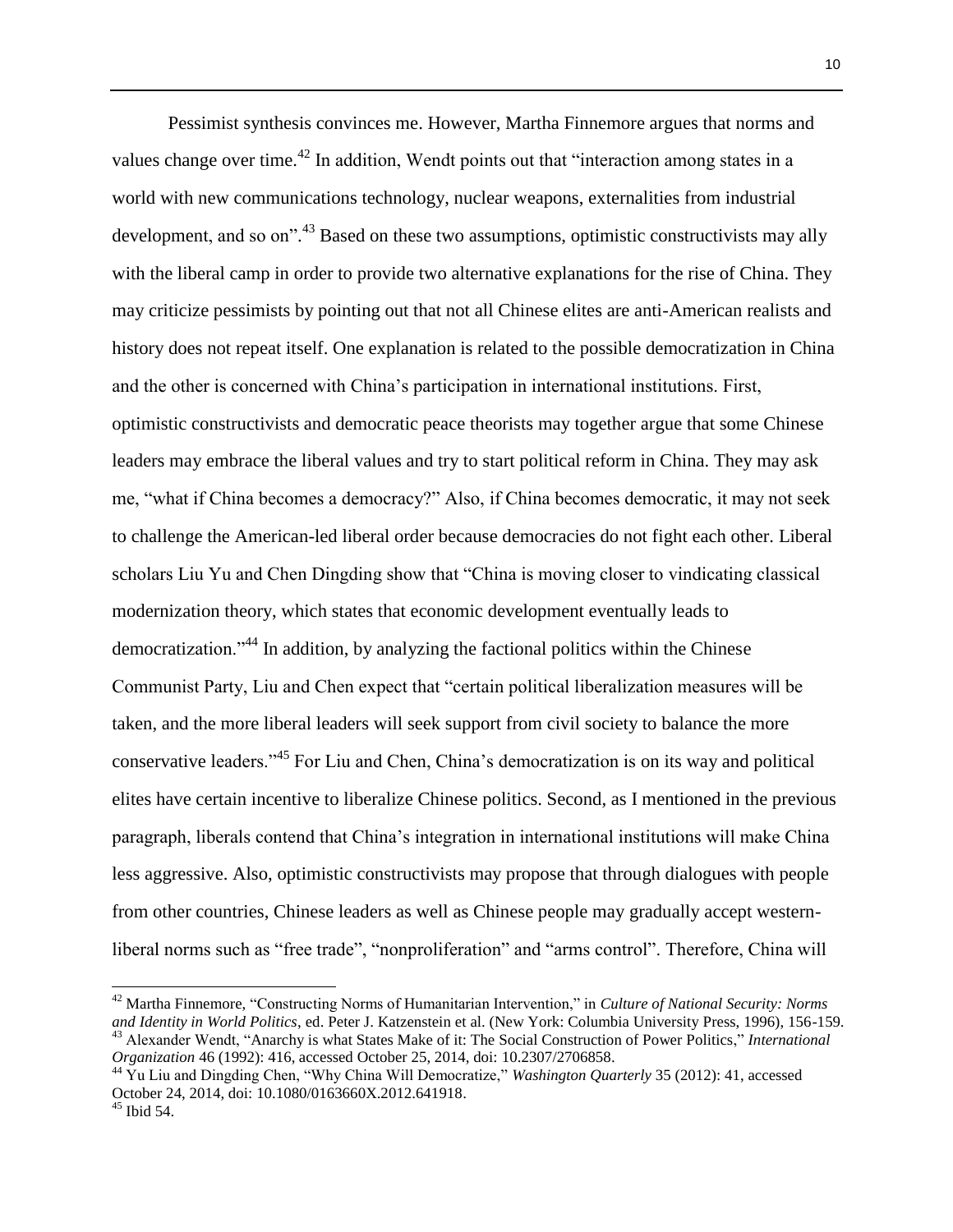pursue peaceful and cooperative foreign policies. Professor Iain Johnston's research on Chinese foreign policy supports two arguments stated above. First, China's participation rate in international institutions is much higher than the world average. Second, statistical evidences show that "on a number of international normative questions, China appears to be conforming more with an extant international community, such as it is, than it has in the past".<sup>46</sup> This demonstrates that China welcomes certain international norms, and that China is showing its compliance with rules of international institutions to some extent.

I would like to offer my responses to these alternative arguments. First, optimist theorists assume that democracies do not wage wars against each other. However, realist scholars such as Jack Snyder attack democratic peace assumption. "Countries transitioning to democracy, with weak political institutions, are more likely than other states to get into international and civil wars" because "nationalist politicians can hijack public debate".<sup>47</sup> In my point of view, China may be more likely to reclaim Taiwan by force and militarily confront Japan, Philippines or Vietnam during the early stage of democratization. Nationalist politicians may remind Chinese people historical humiliation and even adopt anti-western rhetoric in order to win more support. Contemporary China witnesses the surge of nationalism.<sup>48</sup> Because of the upsurging Chinese nationalism, we cannot deny the possibility that Chinese people may "vote to war against" its neighbors during the early period of democratization. In response to the optimist synthesis, I would like to adopt Mark Leonard's argument that interactions and convergence between China and the U.S. actually drives two countries a part.<sup>49</sup> Optimistic constructivists and liberal institutionalists assume that the dialogues between China and western countries and China's integration into international institutions will make China "more western", i.e. China will embrace western ideologies and become less anti-western. However, I believe that a more-

 $\overline{a}$ 

<sup>46</sup> Alastair I. Johnston, "Is China a Status Quo Power?," *International Security* 27 (2003): 21-22, accessed October 24, 2014, doi:10.1162/016228803321951081.

<sup>47</sup> Jack Snyder, "One World, Rival Theories," *Foreign Policy* 145 (2004): 57.

<sup>48</sup> Mark Leonard, "Why Convergence Breeds Conflict," *Foreign Affairs* 92 (2013): 131-132, accessed October 28, 2014, http://search.proquest.com.ezproxy.cul.columbia.edu/docview/1428163599?accountid=10226.  $49$  Ibid 125.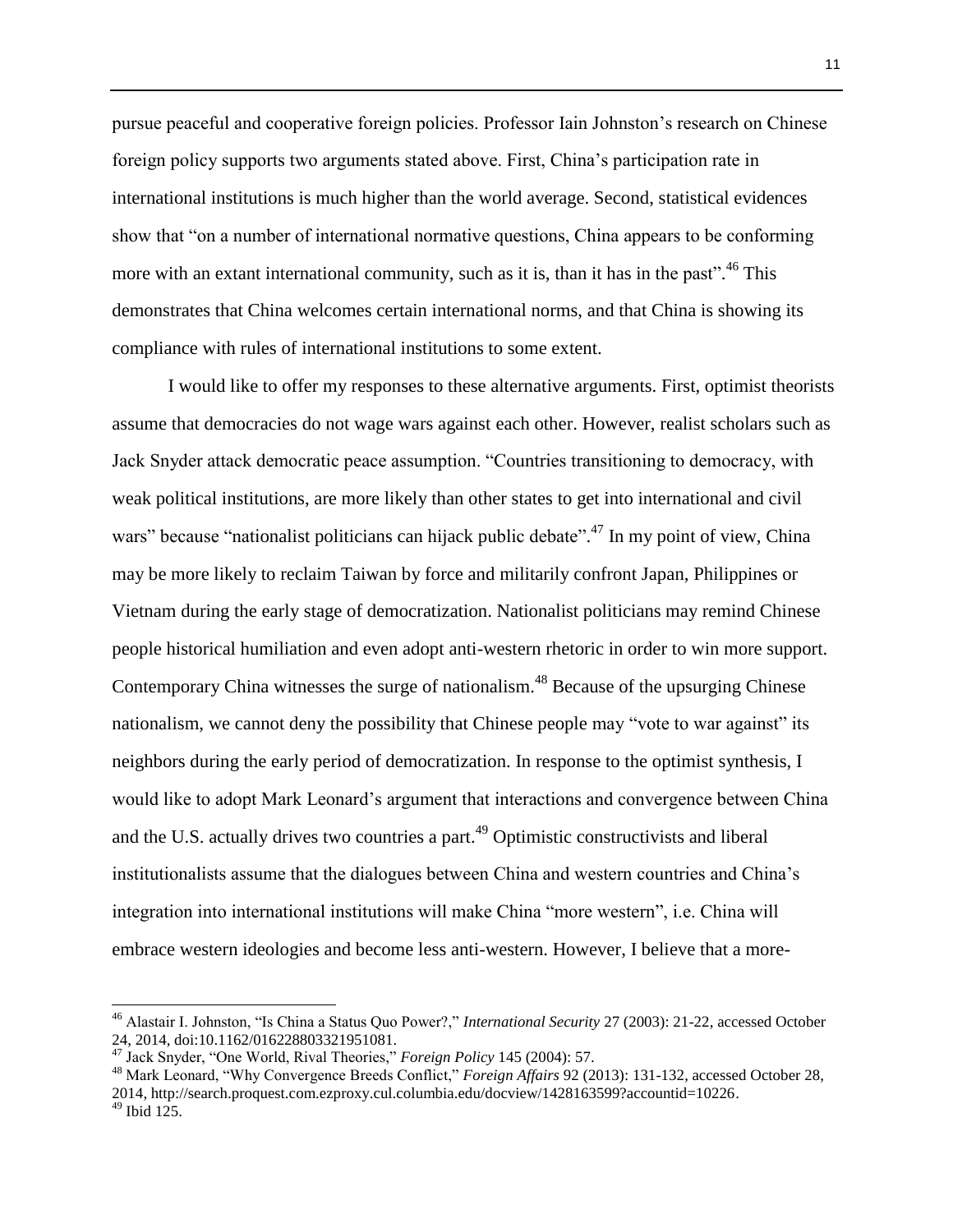westernized China may not necessarily become friendlier to the west. For example, Chinese leaders may learn the liberal institutionalist thesis that international institutions facilitate cooperation among countries. Inspired by this argument, Chinese policy makers may also begin to build up their own regional-multilateral institutions to counter the influence of American-led liberal institutions. One empirical evidence lies in the fact that "China has set up security institutions of its own, such as the Shanghai Cooperation Organization, which aims to counter Western influence in Central Asia".<sup>50</sup> At this point, realist thinkers may argue that China is merely allying with Russia and Central Asian states to balance against western countries because realists assume that international institutions reflect the balance of power.

## **Conclusion**

China will be a revisionist state. The rise of China implies more friction, disputes and conflicts between China and American allies. Optimists may point out that I fall into the trap of essentialism, the belief that norms, culture and ideas never changed. They would cite the recent Obama-Xi's handshake deal on greenhouse gas cut to show that China is willing to accept the western-liberal norm of international cooperation. However, adopting some western values does not guarantee that the rise of China will be peaceful. Borrowing the western norms of international institutions and multinational cooperation, China is able to build its own regional bloc. Moreover, even a possible wave of democratization in China, signifying the acceptance of western political values, might make China more aggressive to its neighbors than before.

<sup>50</sup> Ibid 135.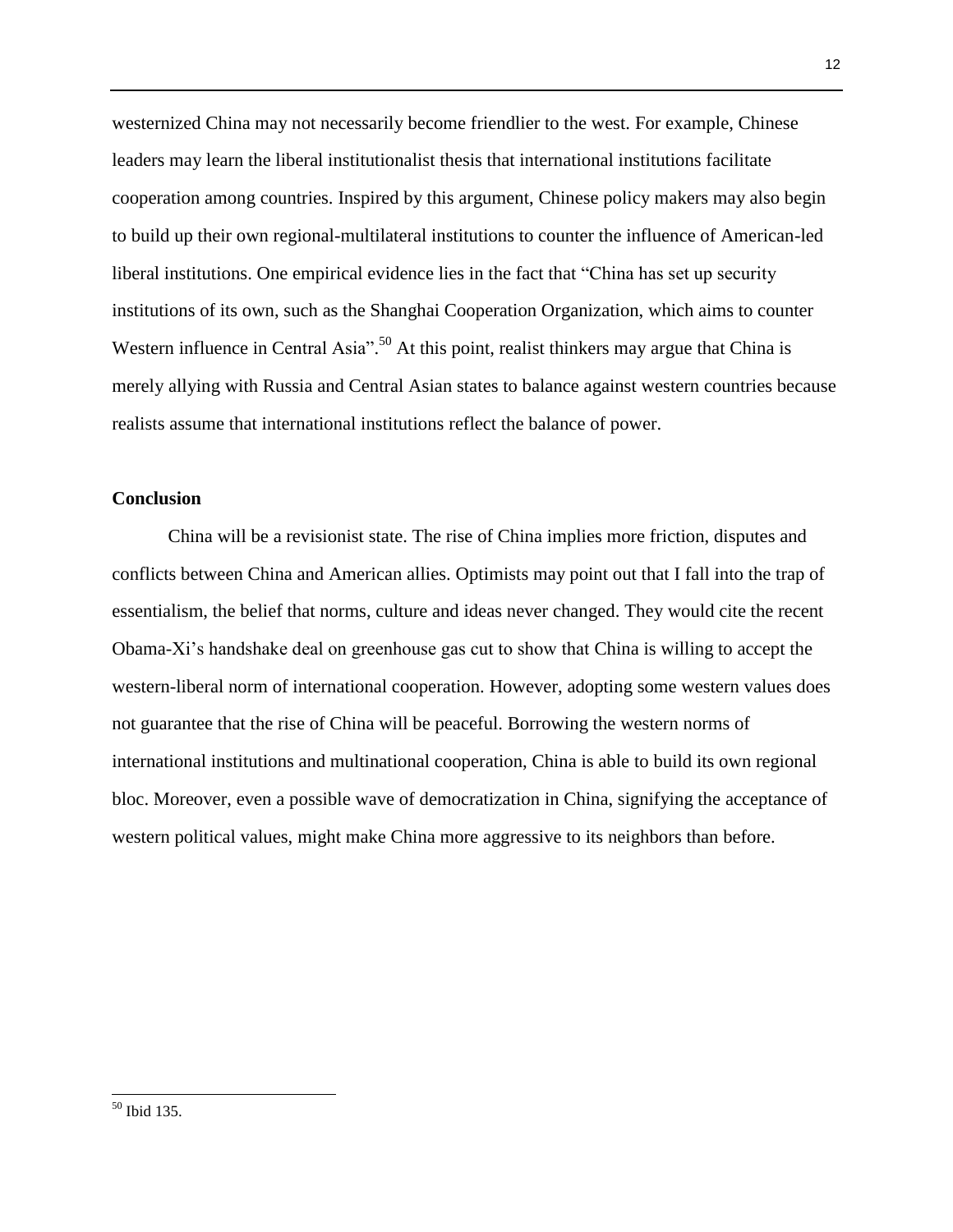### References

1997. *The Culture of national security norms and identity in world politics*. edited by Peter J. Katzenstein. New York :: Columbia University Press.

2013. *Conflict after the Cold War : arguments on causes of war and peace*. edited by Richard K. Betts. Boston :: Pearson.

Betts, Richard, "Institutional Imperialism," *National Interest* (2011): 7-8, accessed October 24, 2014, accessed from http://nationalinterest.org/bookreview/institutional-imperialism-5176.

Beckley, Michael. 2011. "China's Century? Why America's Edge Will Endure." *International Security* no. 36 (3):41-78. doi: 10.1162/ISEC\_a\_00066.

Doyle, M.W. 1997. *Ways of War and Peace: Realism, Liberalism, and Socialism*: Norton.

Huntington, Samuel P. 1997. *The clash of civilizations and the remaking of world order*. New York :: Touchstone.

Huntington, Samuel P. 1999. "The Lonely Superpower." *Foreign Affairs* no. 78 (2):35-49. doi: 10.2307/20049207.

Jervis, Robert. 2002. "Theories of War in an Era of Leading-Power Peace "Presidential Address, American Political Science Association, 2001"." *The American Political Science Review* no. 96 (1):1-14. doi: 10.2307/3117806.

Jervis, Robert. 1999. "Realism, Neoliberalism, and Cooperation: Understanding the Debate." *International Security* no. 24 (1):42-63. doi: 10.2307/2539347.

Johnston, Alastair Iain. 2003. "Is China a Status Quo Power?" *International Security* no. 27 (4):5-56. doi: 10.2307/4137603.

Leonard, Mark. 2013. "Why Convergence Breeds Conflict: Growing More Similar Will Push China and the United States Apart." *Foreign Affairs* no. 92 (5):125-135.

Liu, Yu, and Dingding Chen. 2011. "Why China Will Democratize." *The Washington Quarterly* no. 35 (1):41-63. doi: 10.1080/0163660X.2012.641918.

Mearsheimer, John J. 1994. "The False Promise of International Institutions." *International Security* no. 19 (3):5-49. doi: 10.2307/2539078.

Nathan, Andrew J., and Andrew Scobell. 2012. "How China Sees America." *Foreign Affairs* no. 91 (5):32-47.

Rowen, Henry S. 1996. The short march: China's road to democracy. *The National Interest*, Fall